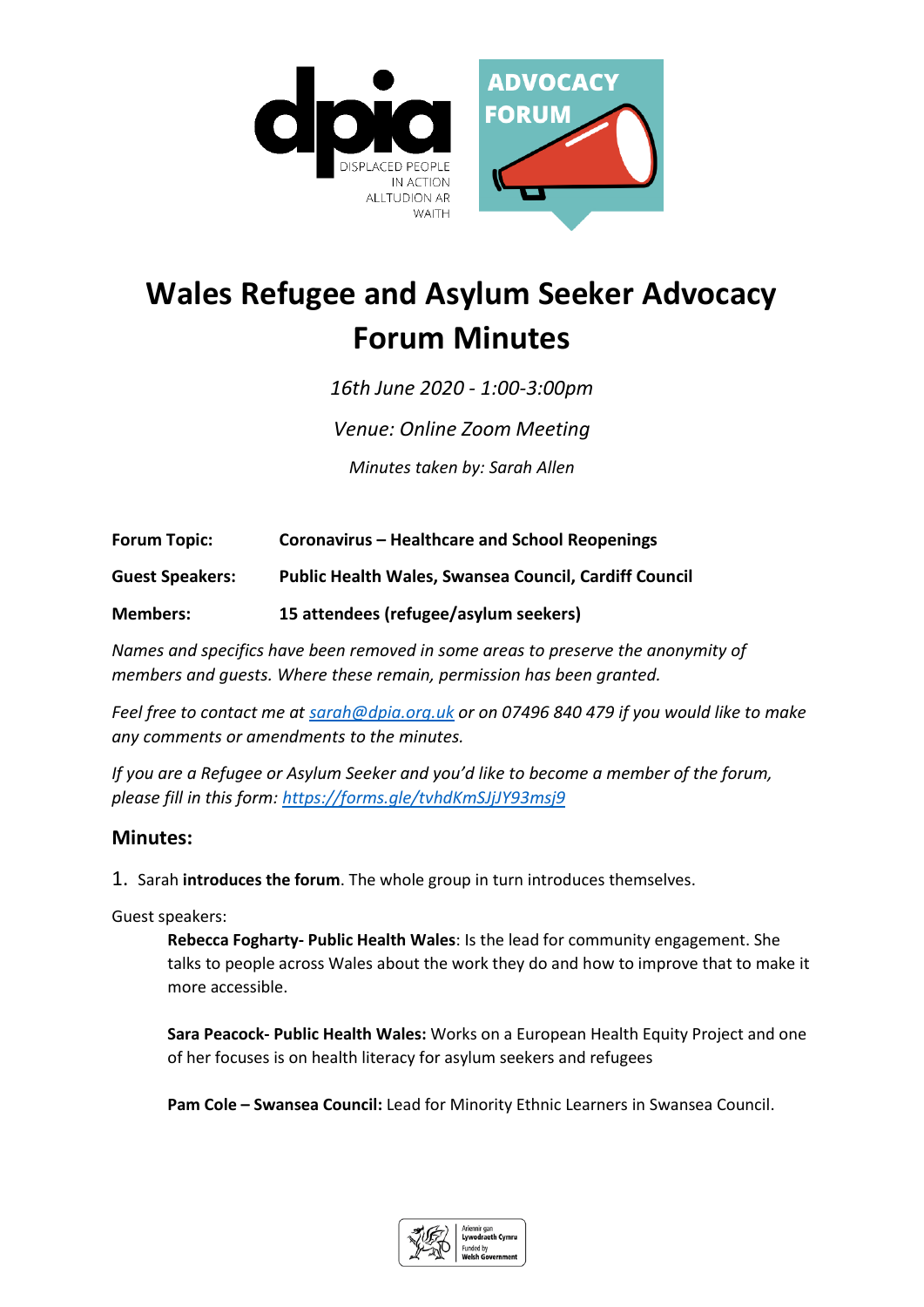**Olwen Evans- Cardiff Council** Works as part of the Ethnic Minority and Traveller Achievement Service in Cardiff.

Guest professionals: Asylum Matters, BME Sport Cymru, Welsh Refugee Council, Newport City Council (BME community Coordinator).

Sarah checks that all members are happy with these professionals attending and listening to the forum. There are no objections.

2. Sarah says that both DPIA and she personally are **in support of Black Lives Matter**. She says it's important to be challenging the racism inherent in many areas of our society.

She says she is aware that there may be a rise in **hate crime** recently. If you have suffered a hate crime **call 999 if it is an emergency** and **101 to report one**. You can find more information on the WRC website (& translated versions) at: [https://wrc.wales/learn-how-you-can-help-stop-hate](https://wrc.wales/learn-how-you-can-help-stop-hate-crime/)[crime/](https://wrc.wales/learn-how-you-can-help-stop-hate-crime/)

3. Rebecca (PHW) says that one of her roles during coronavirus has been as an advisor, so she may be able to help with questions about the advice and how to prevent the spread. Her other role is around the information about the coronavirus illness itself and also the impacts this has had on wellbeing.

4. Sara (PHW) says she has been working on health literacy so that those who are newly arrived in the UK have resources to find out how to access healthcare. She has been getting out information about corona to those who may have reduced access to this (sometimes because of no Wi-Fi/data). She would like to hear the issues that individuals have had and what they might be able to do to help.

5. An individual asked **how many refugees and asylum seekers received shielding letters?** Also, did you manage to identify the new arrivals and send them shielding letters?

- Sara says that she doesn't know precise numbers but can try find out from Clearsprings. She thinks that **numbers are small**, and from what Clearsprings were saying people haven't been moving accommodation unless this was shared. There were **two sets of shielding letters** because of changing criteria. If someone had a shielding letter they **should have been moved out of shared accommodation**.

-Rebecca added that the **health conditions that lead to a shielding letter are quite specific**. For example, certain types of cancer, certain respiratory problems. Unless medically necessary, those clinically/medically vulnerable wouldn't necessarily be on the shielding list. People have been worried that Asylum Seekers have been left out, but I want to reassure you that **your immigration status has nothing to do with whether you were on the list** to receive a shielding letter and I've had that confirmed from Welsh Government.

6. One member asks **what information they are basing shielding off**; information you are supposed to give yourself, or information from the housing manager? He has [medical condition], and asks whether he should have been shielded.

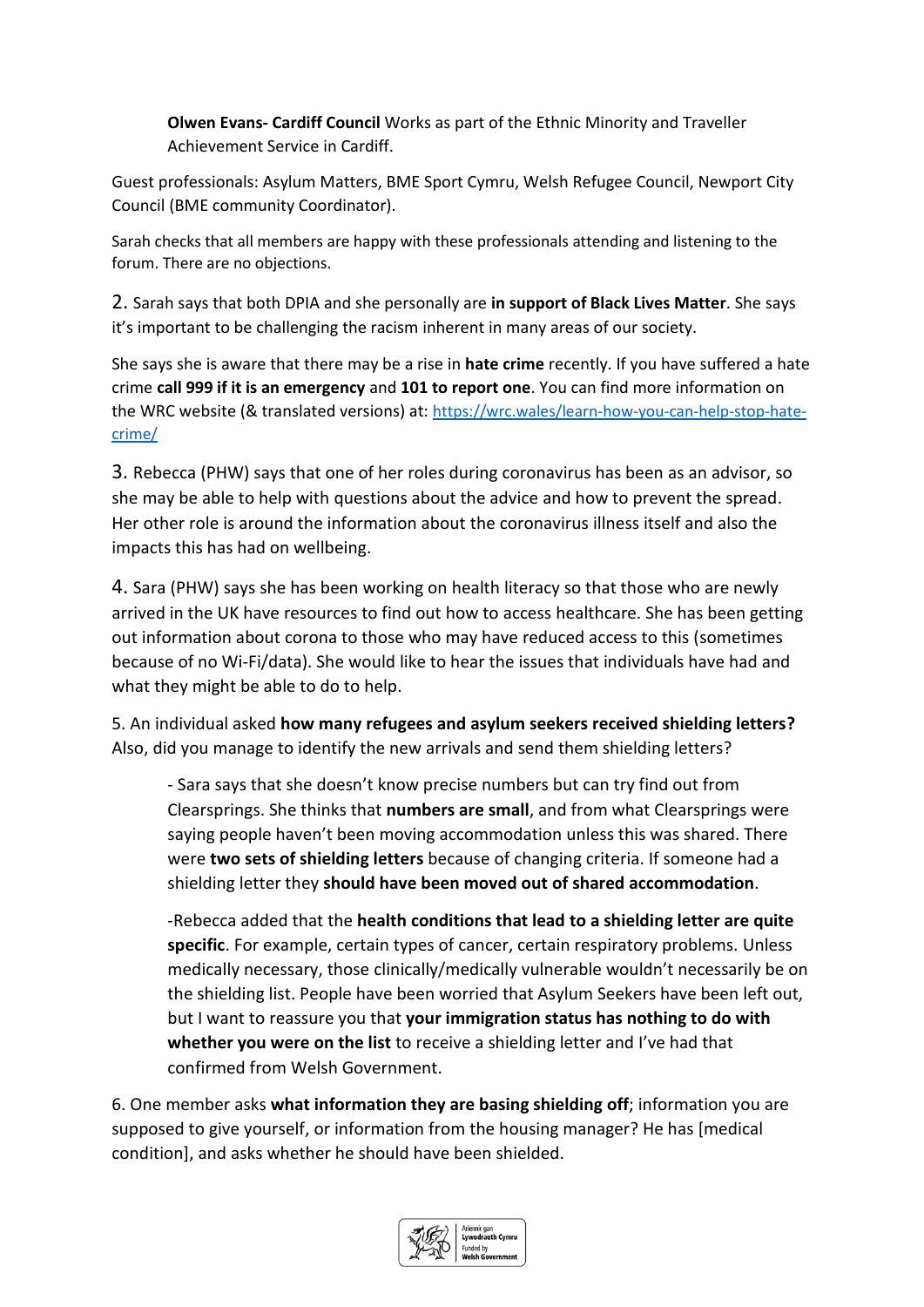- Rebecca answers that this was based on **information like your prescription history**. It is a computer based system. At first some people were missed out. **If you are worried** that you should have has a shielding letter than you should **contact the GP**. They can give you a shielding letter direct if this is needed.

7. One individual asks if there is any concern that the involvement with the NHS concerning **shielding and track and trace** will be like the past duty of the NHS to inform the Home Office of individual's immigration status. **Can individuals be sure that this information won't be shared?**

- Rebecca says that PHW and Welsh Government have a duty to be clear on how they are using data and personal info. She has asked colleagues in the contact tracing team to put together information on how data is used to share with groups. She hasn't received this yet but has been reassured that **data is used exclusively for the process of contact tracing and reducing spread of the disease.** Also, the **duty of the NHS to share data with the Home Office has never applied to Wales** (it has to England). I will get that written detail from the team.

8. An individual asks whether discussions between Clearsprings and PHW raised **the issue of shared rooms for those not shielding**. Clearsprings accommodation does not allow for 2m distance between beds and shared bathrooms. This **doesn't allow people to follow guidance** set by PHW.

- Sara says that there has been mixed messaging so it has taken a while to get through to Clearsprings that **nobody should be sharing rooms**. They are **reassuring PHW that they are now working on this**, but it has taken a while to get to that point. They focused first on getting vulnerable people into single accommodation and making sure no one was moved into shared accommodation. At the moment they are trying to find more accommodation as we and the government have told them that people should not be sharing rooms.

She **agrees to ask them again** what their plans are and timeline and report back on that information.

9. One member says he **hasn't seen his housing manager** for the past few months. **How do they know how we are living** and whether people are **taking precautions**?

- Sara says people have been **asked to take individual responsibility** but they can't enforce that. They have been **making sure people know the advice** by putting out the message. Housing managers wouldn't be able to enter the house for their and your safety.

10. The member mentions that some have a **language barrier to understanding advice** given. It shouldn't be the responsibility of flatmates to translate.

- Rebecca asks how much he feels information is out there and accessible for asylum seekers (in the appropriate language etc.)

- He responds that he **feels there is not enough information**. People don't understand the language, so they don't understand most of the information being given. He feels the Government has produced the information but the **housing managers haven't done enough to help people access this information.**

He made a complaint so his housing manager said he would call every week, but he still hasn't got in contact.

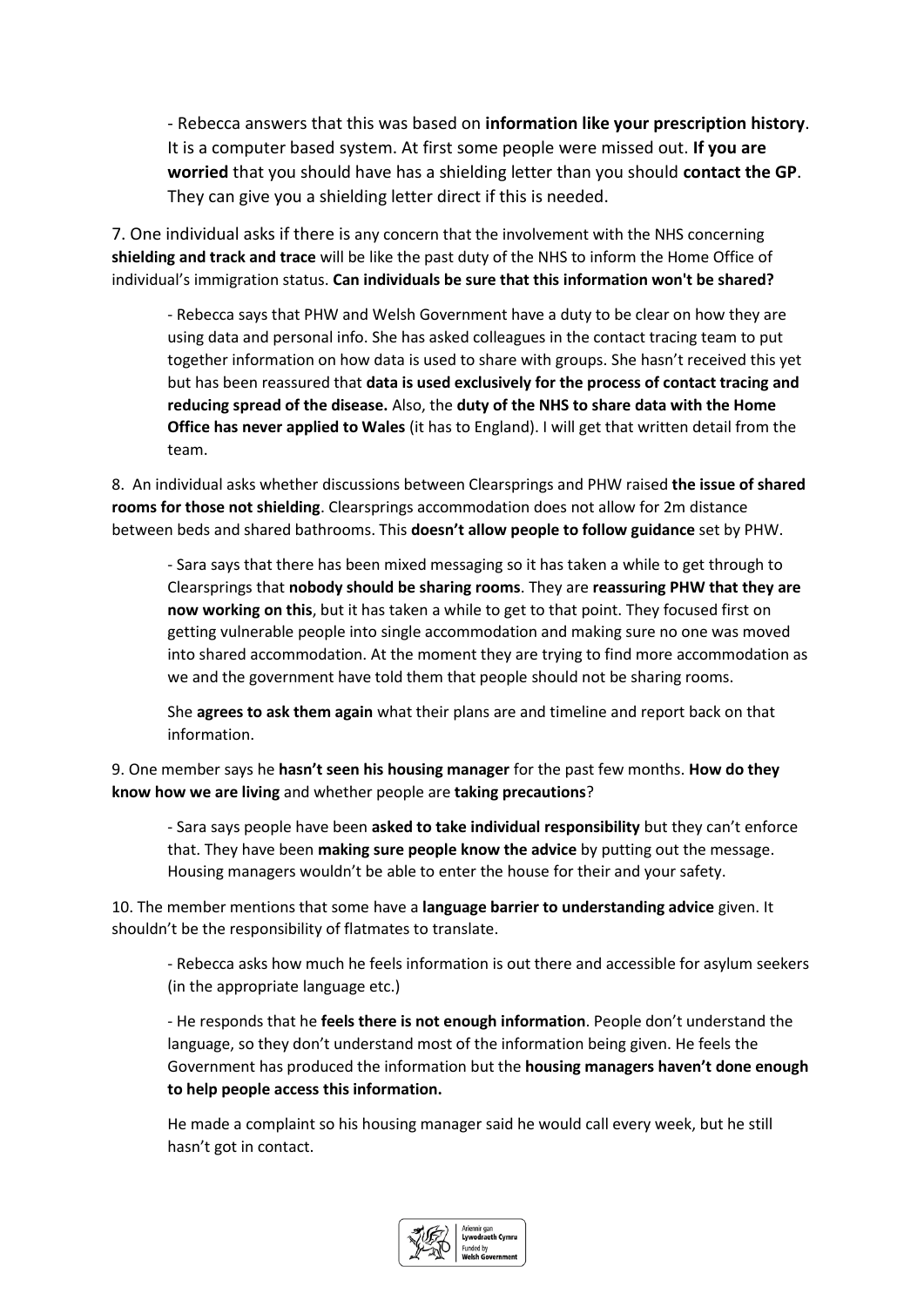-Sara asks whether anyone has had any information through the door. One person nods, one person shakes head.

11. An individual **received information** through the door but **says it wasn't very helpful**. It had general information but people need more specific. There **wasn't the information of specific areas**, or the **translation of these services** so people can access.

The **information about IT equipment from schools wasn't translated** so people didn't know that they needed to ask. There is a general lack of information for people that don't speak English.

- Sara says there's **so much information that is needed** now, and **so many languages** to consider, and **many can't access online**, so it is being a **real challenge** and worry to get this done.
- The member says that **Clearsprings should send local information**. In Swansea there is a local service provider's forum that knows what is going on but finds it hard to get this information to the whole community. **Not all have social media, internet access or phones**. Her housing manager has been good at asking if they have any concerns, but it shouldn't depend on who you get. **As a company Clearsprings have a responsibility to give this information.**
- Another member says for many the first contact is the housing manager. To access things like school vouchers you have to be good at using the internet and accessing things for yourself. It should be Clearsprings' responsibility to assist with this but the **housing managers aren't helping enough**. He says his housing manager has not been very good.
- Sara says will feedback this information to CS as this is not the message they have been getting from them.

12. One member says **"I have a child but I have only one room**, is it possible for me and my child to have two rooms? I know other single women with 1 child who have two rooms"

Since this and a few of the preceding questions were directed towards Clearsprings issues, it is decided that **Clearsprings will be invited to the next forum** to discuss questions such as this.

13. An individual says it is **concerning that people are being housed together** by Clearsprings as this is **against Welsh Government rules** and they have a big contract with the Home Office. She says it is important that **PHW has the capacity to talk to Clearsprings and hold them into account** on this.

Sara says is an important point as PHW and the Government have set these guidelines. **Sara is to bring up these issues at meeting with Clearsprings and Home Office**.

14. One member asks when the hospitals will start **treatments for those who are waiting** for other non-corona surgeries and treatment etc.

- Rebecca says that the last we've heard of this was from Andrew Goodall the Chief Executive of the NHS late last week. He talked about routine services coming back online. Things such as screening programs **timeframes are being discussed** recently. She apologises that they don't have more information on this for now.

15. One member brings up the link between **Vitamin-D deficiency and BME communities** resulting in more deaths. She asks if there is any more information on that now they are thinking whether to send their children to school and are considering the risks.

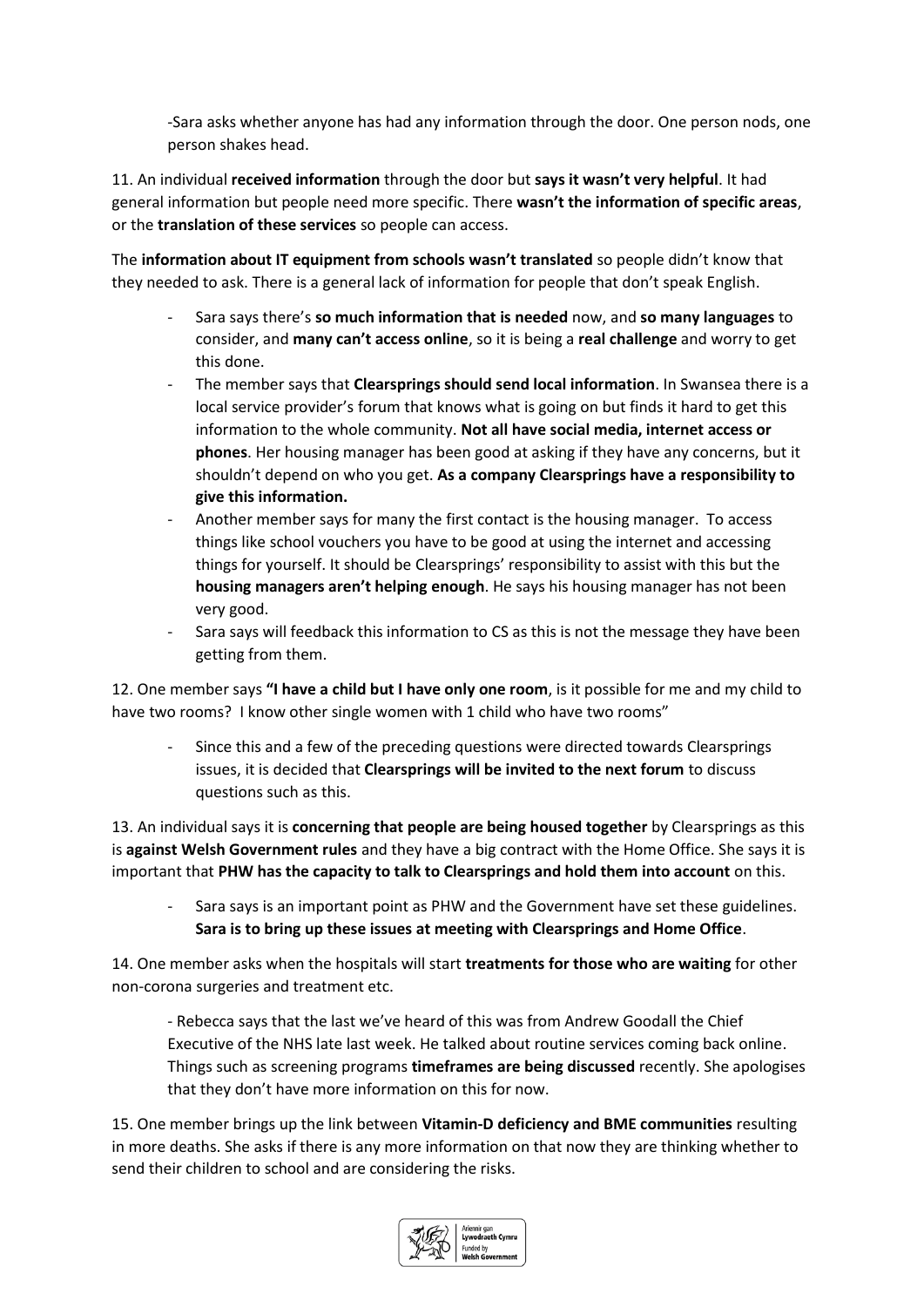- Rebecca says that the current info by WG that vitamin D reduces the risk of Corona, but **there is no strong evidence yet**. Some groups are recommending taking Vitamin D supplements. Unless you're prescribed this, that would cost money. Since it's not strong evidence yet, it hasn't been set as a priority. Other measures are more likely to protect you (hand washing, social distancing). She will however take this to that WG team and find out more.
- The member says on the matter that the **26p increase of money doesn't allow for the purchase of vitamins** like this that could be beneficial.

16. Rebecca shared this **link to PHW's wellbeing resources**: <https://phw.nhs.wales/howareyoudoing> They would appreciate any feedback on this.

17. Pam Cole introduces the topic of schools and the general Welsh and Swansea context.

- Pam says that the **issue of communicating information** has been one of the real issues with education. **Translation, internet access and devices** have been big barriers. There are over 140 languages across schools in Swansea. The information is changing so quickly there's not always time to translate. Once translated, they're reliant on schools for passing information on. They're trying multiple ways of communication. In Swansea we are phoning some families with on a monthly basis, and trying to signpost on to issues like food.
- She says it's up to local authorities how they distribute free school meals. Her understanding is that the Welsh Government have agreed to continue free school meals across the summer holidays.
- The Welsh Government committed to give provision to families without devices and Wi-Fi. This has been a time consuming process, in Swansea we're still only just coming to the end of distributing this equipment.
- There has been a continuity of learning plan and English as an Additional Language (EAL) learners have their own strand of that plan. We are looking at what the challenges are and how these will be mitigated going forwards.
- It has been announced that **schools will reopen their doors** to all pupils on the **29th of June**. Many schools have been open already for children of vulnerable year groups. It **will be all year groups** unlike England. Each child should be able to **go to school 3 times** between the  $29<sup>th</sup>$  of June and the end of term (Around  $24<sup>th</sup>$  July). It will be more to touch base with the school and get children used to the idea of going back to school.
- Each school will be making their own plan on what day children go in. You should receive information this week from schools, Welsh Government guidance is informing what schools have to do.
- Going forwards there will be blended learning with a mix of going back to school and going in. There is **no obligation to send your children back to school**. It's about personal choice and circumstance.
- In September this will probably be continued in a similar way.
- In Swansea we have been calling Syrian refugee families regularly. We have been calling families using the Big Word on-phone translation to be able to contact families in other languages, and also to make sure they are on the digital exclusion list.

19. A question is asked about **how exams and predicted grades will work** for those who were supposed to be taking their GCSEs or A levels this year.

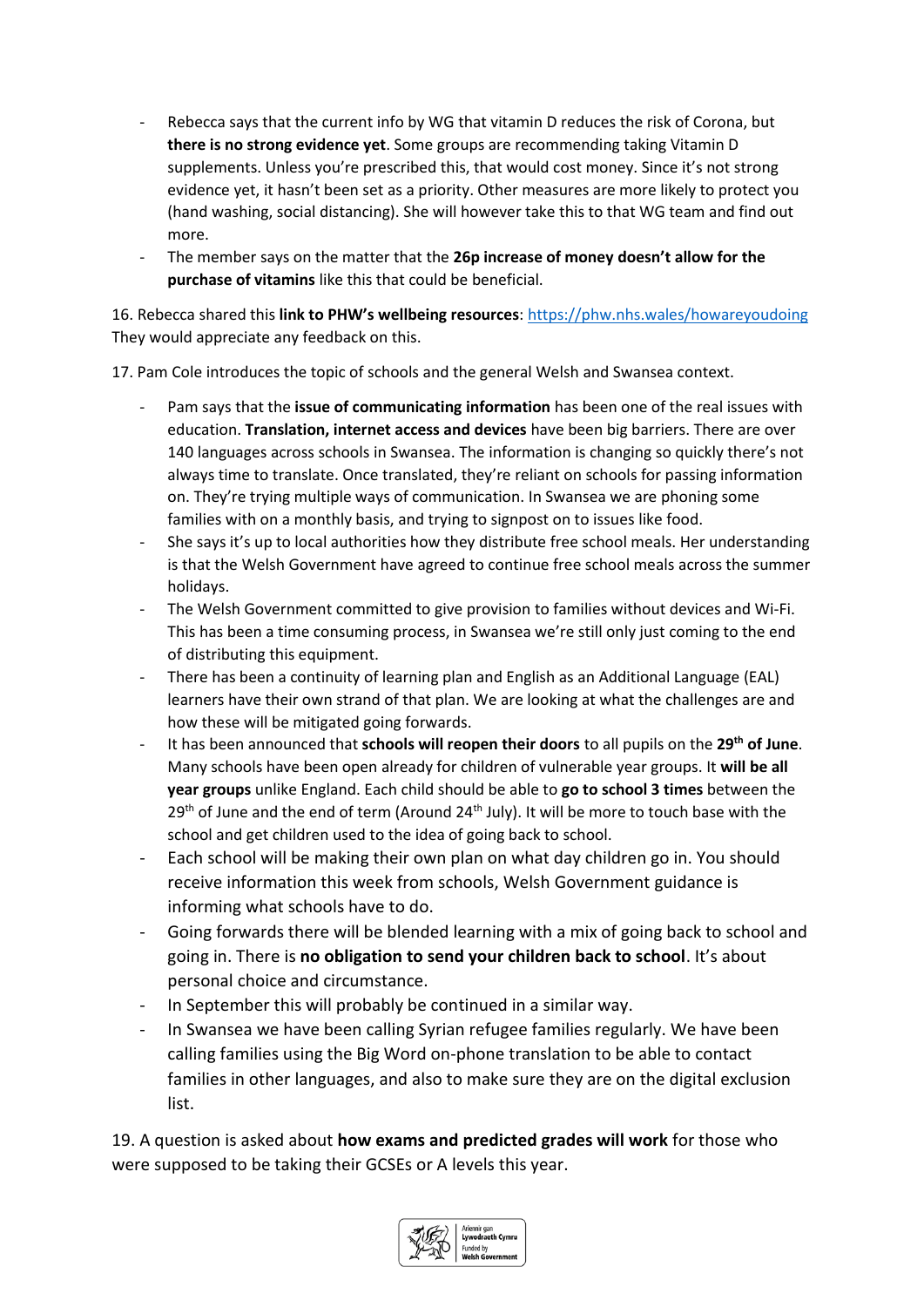- Children from Year 11 will be getting their **marks off predicted grades**. Schools will **work these out from a variety of information** including coursework, mock exams and what they know of the learner. With Asylum Seekers and Refugees, there might not be enough of this information. From what I understand, in that situation they would be able to reset exam in autumn next year, but that isn't clear yet.

They are also working out how to manage with next year's year 11s and 13s to make sure that this disruption doesn't impact their exam grades.

20. One member mentions that those on section 4 who have children in primary school have been getting food bags.

- They are being given food bags, this is discretionary from the local authorities. Since March we have had a local multiagency forum with herself, and local agencies that work with asylum seekers and refugees. That has been valuable way to exchange information and is ongoing.

-Member says that that has been useful and they have had good cooperation with Swansea council with the queries they had. She wishes Clearsprings would work in a better way to get out information and make sure people are informed. She feels that many without families will have missed out on this useful information and signposting.

21. Olwen from Cardiff Education introduces herself.

22. One member asks **whether food bags have ethnically appropriate options**. I know some who refused food bags because they were not halal.

- Pam says she has pursued that but it looks like there may be good news on that front. There **should be halal available**, but they would have to **order that through the school.** 

- The member says that is the issue with a lack of communication and **people not knowing where to ask.** 

23. One member has a bachelors and a masters and was interested in studying a PHD. Sarah agrees to get in contact after the forum with some information on this.

24. One members says he heard the prime minister talking about education and hate crime recently. He asks **what they have been doing doing about education and hate crime**.

- Olwen says that **Welsh Government gave £100,000** about 6 months ago to roll out a **programme on hate crime across schools** in Wales. Organisations like Race Equality First, Show Racism the Red Card were commissioned to go around schools and deliver training to children. Also as part of this P4C (Philosophy for Children) helped train the teachers. There has been an extension until March 2021 because of schools shut for coronavirus.

- There has also been **new anti-bullying guidance** sent out regarding bullying and discrimination which links to hate crime. Schools will be expected to review their

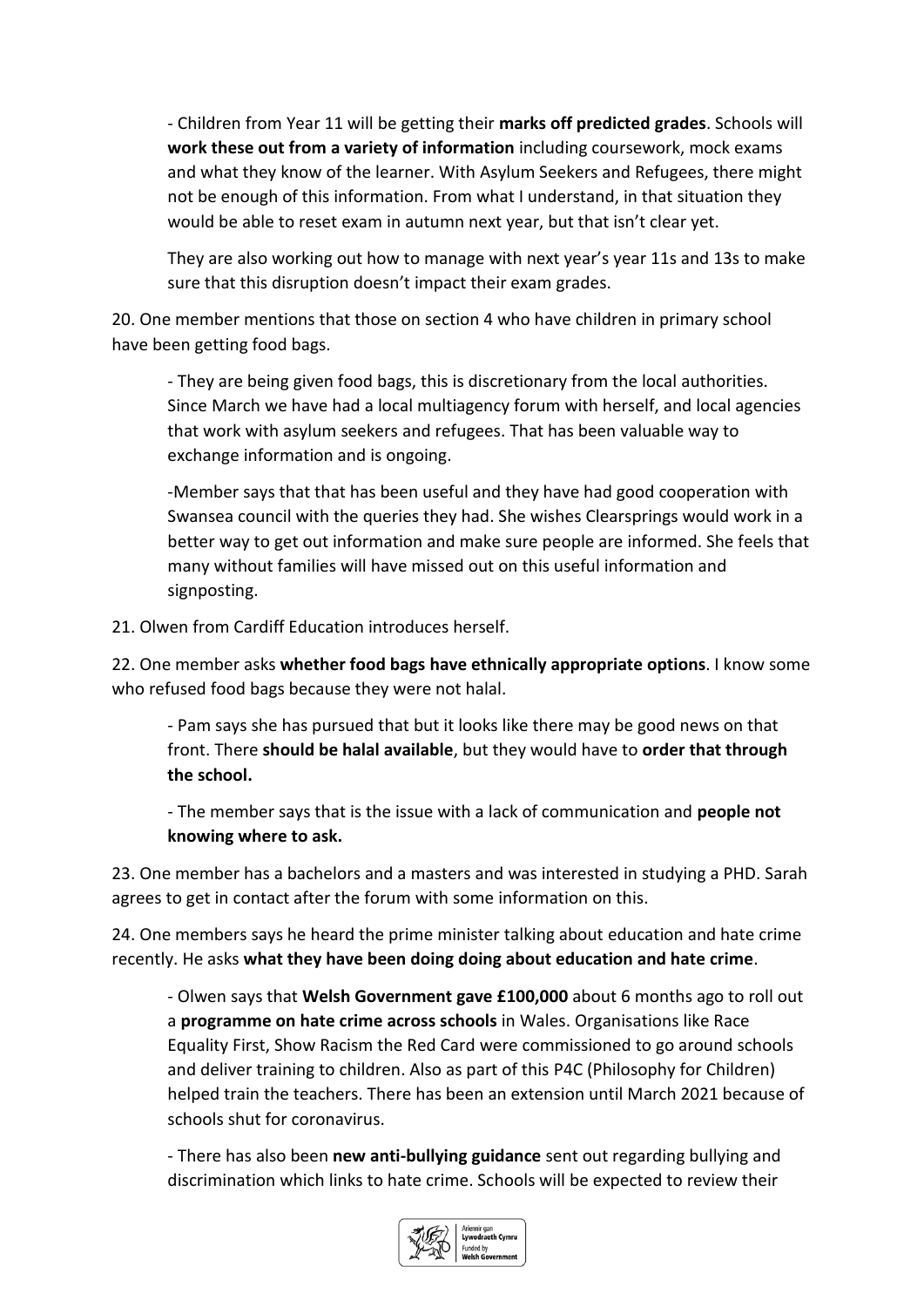current processes in line with that. Local authorities will be checking up on schools with this.

- Olwen explains that she works for the **Ethnic Minority and Traveller Achievement Service.** They **review what schools are doing and how diverse the curriculum is** and work with them through an action plan. This also helps asylum seeking and refugee children in particular. In light of the Black Lives Matter movement we should be making more changes. A lot of work is going on, Schools of Sanctuary for example, but there is more work that needs to be done.

25. One member asks if a family is **worried to send their kids to school**, can they refuse to send them this year.

- Pam says you **don't have to send them back** if you don't want to. There will be no fines, it is your own personal choice.

26. One member has been studying a part time teaching assistant course which was £400. This was **hard to pay as an asylum seeker** and asked for help but didn't get any. The college criteria was you **must pay by card**, they said that you must pay **£10 extra to pay by cash**. Normally the payments are in 3 instalments with 50% first. As an asylum seeker this is really hard. Is there anything I can do? It is **hard to access this kind of course**. [Sarah agrees to call after session].

He says he **needs a device and top up** to be able to **continue with study** but this is **hard to afford**. He went to EYST, but they didn't help. It is explained that this is as EYST are prioritising individuals who haven't been sent devices and internet connection by their child's school. He had **been given device by the school** but got **no internet**. He has tried asking but not got anything. Pam says her email address is in the chat and to get in touch after the session and she can help.

27. One member made a comment on the **26p a day increase in asylum support**. She made the comment that **"it is quite degrading**; would it not be better to leave it the way it is then insult us with raising this by 26 pence." She notes that **items have gone up in price since lockdown** and assumes this will go up. **Learning turning more digital has added costs**, and also cost of **printing, arts and crafts and stationary for children** studying from home has been enormous. She personally feels she's had to spend a lot on items like this 'because you **want the best for your children** during lockdown'. These costs are on top of eating. **Free school meals can't provide all the food needed.**

28. One member says that he has an underlying health condition. There were a number of issues he discussed including a long waiting time for appointments. We encouraged him to get back in contact with his GP [After the meeting he was put in touch with the asylum seeker lead nurse to help resolve the issue].

29. One member mentions that **many people in accommodation still don't understand or follow the rules** about the virus. He asks how he can help others in his accommodation to understand these rules. Languages has caused an issue with this. He asks whether more leaflets that can be given, because **one leaflet has not been enough**.